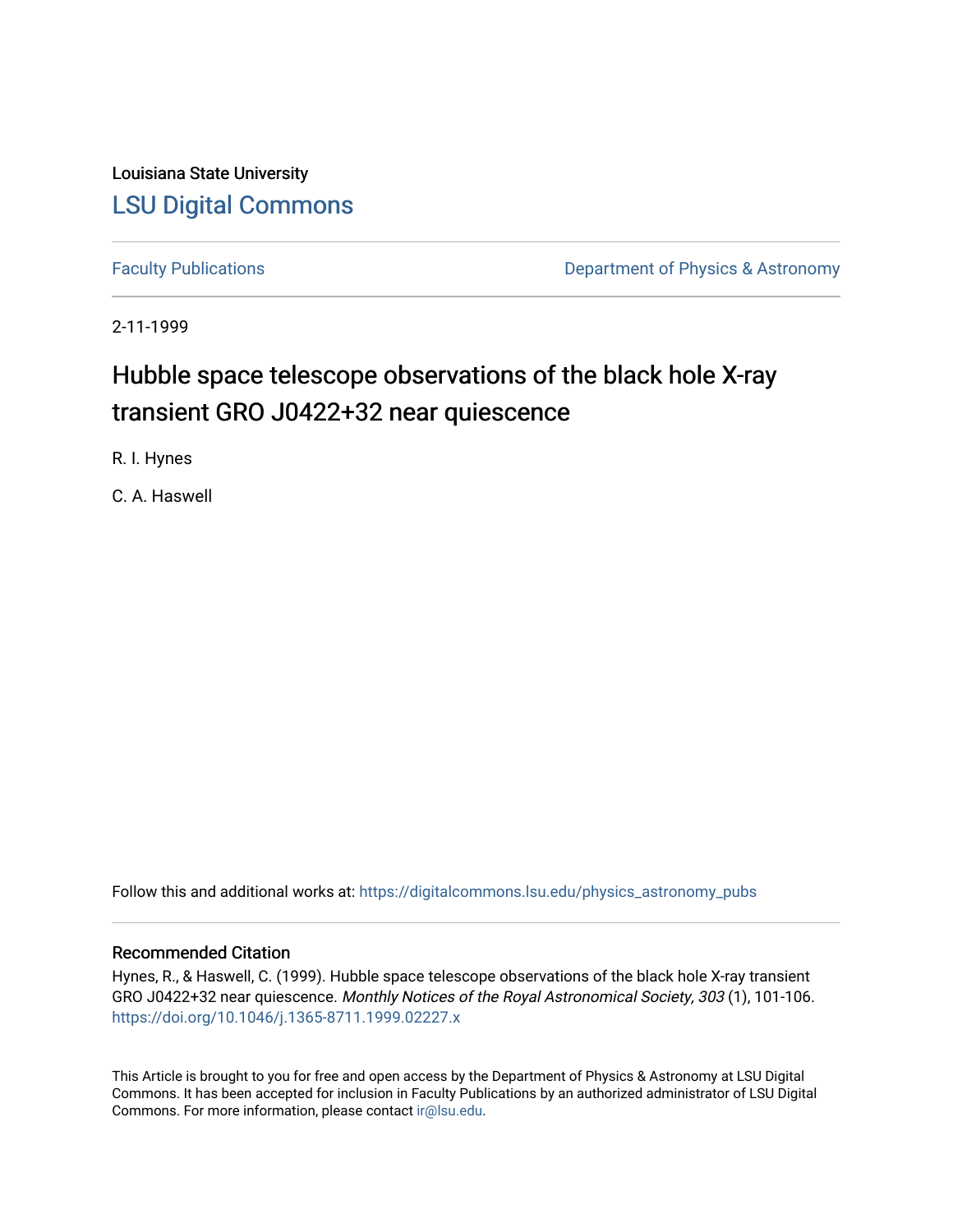## *Hubble Space Telescope* **observations of the black hole X-ray transient GRO J0422+32 near quiescence**

R. I. Hynes and C. A. Haswell

*Astronomy Centre, University of Sussex, Falmer, Brighton BN1 9QJ*

Accepted 1998 October 6. Received 1998 October 6; in original form 1998 March 30

## **ABSTRACT**

We present *HST/FOS* ultraviolet and optical spectroscopy of the black hole X-ray transient GRO J0422+32 shortly before the system reached quiescence. We find that the accretion spectrum from 2500 to 9000 Å can be very well fitted by a self-absorbed synchrotron model, with superposed  $H_1$  and  $Mg_{II}$  emission lines. The explanations that we suggest for this spectrum are either that it is due to active coronal regions above a geometrically thin accretion disc, or that the disc is evaporated into an advective flow.

**Key words:** accretion, accretion discs – binaries: close – stars: individual: GRO 0422+32 – ultraviolet: stars.

## **1 INTRODUCTION**

The hard X-ray transient GRO J0422+32 was discovered by *GRO*/ BATSE on 1992 August 5 (Paciesas et al. 1992) at a flux of 0.2 Crab. It rapidly rose to a level of 3 Crab, before beginning a gradual decline over subsequent months. The X-ray source was identified with a 13th-magnitude optical nova (Castro-Tirado et al. 1993), which showed a similar decline. The later stages of the outburst were characterized by an unprecedented series of mini-outbursts. Observations in the early stages of its discovery suggested similarities to other black hole X-ray transient (BHXRT) binaries; subsequent quiescent studies (Casares et al. 1995; Filippenko, Matheson & Ho 1995; Orosz & Bailyn 1995) have confirmed its binary nature and suggested a compact object mass of  $2.5-5.0$  M<sub> $\odot$ </sub>, larger than any known neutron star and probably a black hole. A more recent study has suggested that the mass may actually be much greater than this (Beekman et al. 1997). In some ways, GRO J0422+32 is the most extreme member of its class, and the most similar to cataclysmic variables, having the shortest orbital period (5.1h: Chevalier & Ilovaisky 1995) and the latest type companion star (M2V: Casares et al. 1995; Filippenko et al. 1995).

As part of an ongoing Target-of-Opportunity programme to observe BHXRTs in outburst with the *Hubble Space Telescope* (*HST*), we triggered our proposal to observe the first of the minioutbursts. The observations were delayed and actually took place two years after the initial outburst. The system was none the less still active at this point, being 2 mag above quiescence in the *V* band, and we believe that we caught the end of either an otherwise unreported mini-outburst, or an extended plateau or standstill.

In Sections 2 and 3 we describe the observations that we made; they are placed within the context of the long-term light curve in Section 4 and analysed in Sections 5 and 6. Our conclusions are summarized in Section 7.

## **2 O B S E RVAT IO NS**

*HST*observed GRO J0422+32 using the Faint Object Spectrograph (FOS) for two visits, comprising a total of 11 spacecraft orbits, on 1994 August 25 and 26. The exposures that we took are listed in Table 1. To observe the vacuum UV, we invested the majority of our time in a series of G160L exposures, interleaving these with short PRISM exposures to capture the optical spectrum. The G270H and G400H spectra provide coverage overlapping that of the PRISMs at higher spectral resolution. All the observations used the '4.3' FOS aperture and COSTAR. They were obtained in RAPID mode, with a duty cycle of 77 per cent, and used standard sub-stepping, giving four pixels per diode.

## **3 DATA REDUCTION**

Our *HST* observations found GRO J0422+32 in the faintest postoutburst state then observed spectroscopically. A preliminary appraisal of the original pipeline-calibrated data revealed an extremely noisy spectrum, with only the 2800-Å Mg II emission line detected in the UV spectrum. Since the de-commissioning of the FOS, a substantially revised set of calibration files has become available (Keyes 1997), and we therefore performed a re-reduction and calibration of our data. The pipeline reduction is also known to underestimate the background counts significantly (Keyes et al. 1995), necessitating manual subtraction.

#### **3.1 G160L recalibration**

Our average G160L spectrum is shown in Fig. 1. This grating disperses the 1140–2508 Å spectrum to pixels 1275–2063. Zerothorder light falls on the detector at around pixels 600–670. Elsewhere in the array, the pixels monitor the background count rate. A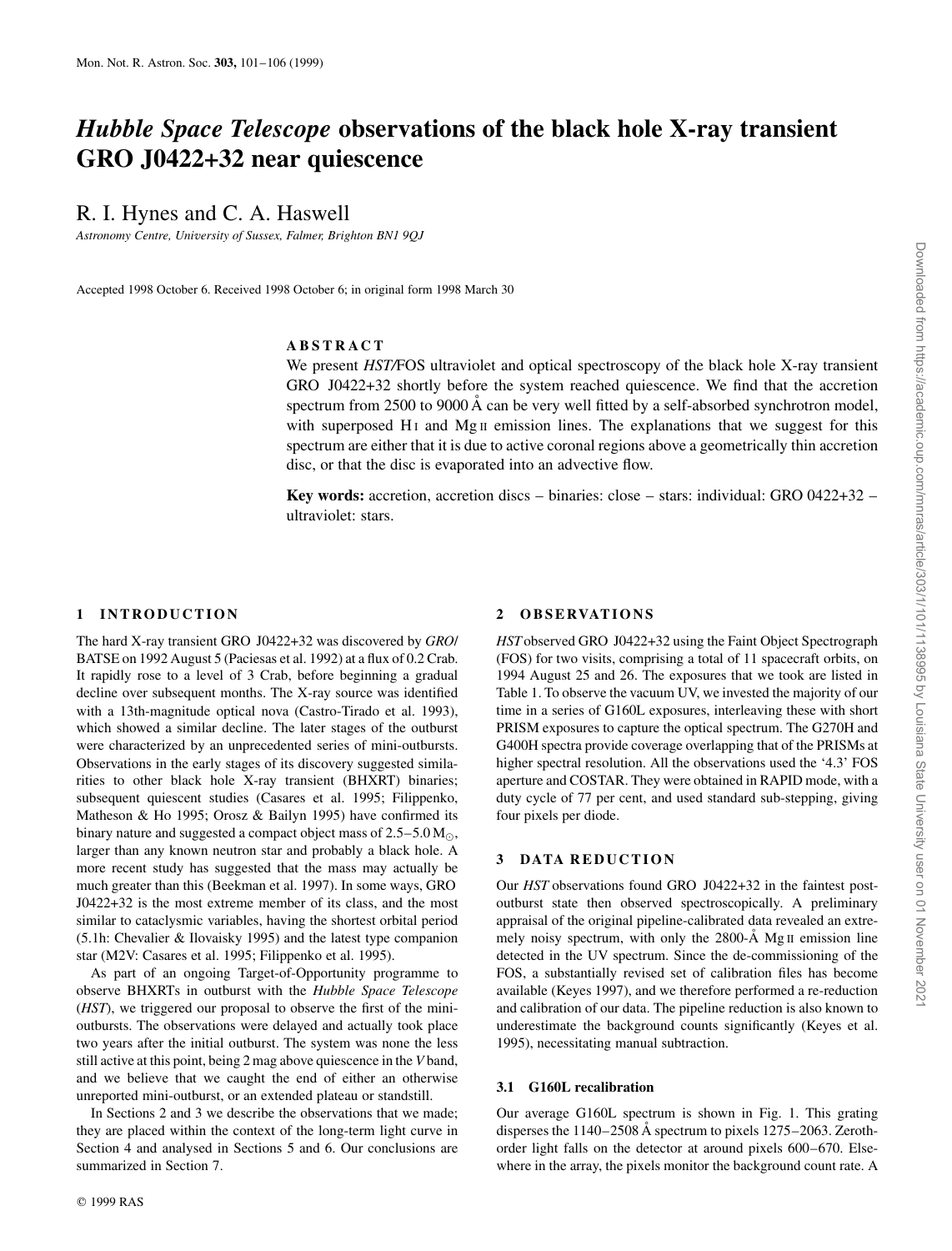**Table 1.** Journal of *HST* Faint Object Spectrograph observations of GRO J0422+32. The blank line indicates the break between the two visits. The exposure times given exclude dead time, hence include only the 77 per cent of the time elapsed.

| ID               | Date<br>1994 | <b>UT Start</b><br>(hh:mm) | Disperser/<br>detector | Integration<br>time(s) | Wavelength<br>range $(A)$ |
|------------------|--------------|----------------------------|------------------------|------------------------|---------------------------|
| 0104             | Aug $25$     | 21:21                      | PRISM/RD               | 365.4                  | 1850-8950 Å               |
| 0105             | Aug 25       | 21:34                      | G270H/RD               | 1471.1                 | 2222-3277 Å               |
| 0106             | Aug 25       | 22:56                      | PRISM/RD               | 365.4                  | 1850–8950 Å               |
| 0107             | Aug 25       | 23:09                      | G400H/RD               | 1551.8                 | 3235-4781 A               |
| 0108             | Aug 26       | 00:38                      | PRISM/BL               | 365.4                  | $1500 - 6000$ Å           |
| 0109             | Aug 26       | 00:51                      | G160L/BL               | 1124.7                 | 1140–2508 Å               |
| 010a             | Aug 26       | 02:10                      | G160L/BL               | 2273.2                 | 1140–2508 Å               |
| 010b             | Aug 26       | 04:08                      | PRISM/BL               | 365.4                  | 1500–6000 Å               |
|                  |              |                            |                        |                        |                           |
| 0204             | Aug 26       | 15:24                      | PRISM/BL               | 365.4                  | 1500-6000 Å               |
| 0205             | Aug 26       | 15:38                      | G160L/BL               | 365.4                  | 1140–2508 Å               |
| 0206             | Aug 26       | 16:37                      | G160L/BL               | 2273.2                 | 1140–2508 Å               |
| 0207             | Aug 26       | 18:14                      | G160L/BL               | 1120.0                 | 1140–2508 Å               |
| 0208             | Aug 26       | 18:43                      | PRISM/BL               | 365.4                  | 1500-6000 A               |
| 0209             | Aug 26       | 18:56                      | G160L/BL               | 142.4                  | 1140–2508 Å               |
| 020a             | Aug 26       | 19:51                      | G160L/BL               | 2273.2                 | 1140–2508 Å               |
| 020 <sub>b</sub> | Aug 26       | 21:27                      | G160L/BL               | 1480.6                 | 1140–2508 Å               |
| 020c             | Aug 26       | 22:01                      | PRISM/BL               | 365.4                  | 1500–6000 Å               |

cursory inspection of our data revealed that the pipeline reductions had underestimated the background level by approximately a factor of 2.

McClintock, Horne & Remillard (1995, hereafter MHR95) and Kinney & Bohlin (1993, hereafter KB93) disagree about the source of the extra background light. MHR95 adopt the hypothesis that it is due to cosmic rays, whereas KB93 assert that it is due to scattered light. This disagreement is significant because the *shape* of the extra background spectrum has an effect on the UV continuum flux attributed to the target. We believe that in our case the background is dominated by particle events, in line with the MHR95 interpretation, for the following reasons.

(i) MHR95 explicitly rule out scattered *optical* light in their G160L observations of A0620–00. At the time of our observations, GRO J0422+32 was two visual magnitudes fainter than the quiescent magnitude of A0620–00, thus scattered optical light from the source is surely also negligible in our case.

(ii) There is very little UV flux from the source, so scattering of this is utterly implausible.

(iii) The correction needed for the PRISM/BL spectrum, which used the same detector, but a different disperser, was of comparable size to that for G160L. This suggests that the background level is a property of the detector, independent of which disperser is used, and so supports a model based on particle events rather than scattered light. This is in contrast to the *HST*/FOS observations of the highly reddened BHXRT GRO J1655–40 (Hynes et al. 1998), which probably were influenced by scattered red light leading to G160L corrections significantly greater than for the other dispersers.

The one remaining possible source of background counts is scattered geocoronal light. Since we used a larger aperture than did MHR95, this cannot readily be ruled out, but argument (iii) suggests that it does not dominate.

In our grand sum G160L exposure, the background level, determined from pixels 900–1199, was 71  $\pm$  2 per cent higher than the pipeline value, as shown in Fig. 1(a). The other panels show the rebinned spectrum obtained by subtracting the revised backgrounds: Fig. 1(b) uses the MHR95 background recipe; Fig. 1(c) uses KB93's recipe. At the left of these figures can be seen the background-subtracted count rate for the first 546 pixels in the array. These pixels are exposed to background only, but were not used in the calculation of the background level. Therefore they provide an assessment of the accuracy of the revised background. For both recipes we see significantly lower counts in this region than from the source region at the right (pixels 1400–2000), therefore we cautiously conclude that we have detected vacuum UV emission from GRO J0422+32 in early quiescence. The revised background subtraction shown in panel (b) gives a mean count rate per pixel in pixels 0–545 of  $(2.8 \pm 0.9) \times 10^{-4}$  s<sup>-1</sup>, about half that in panel (c),  $(5.4 \pm 0.9) \times 10^{-4} \text{ s}^{-1}$ . While the particle model seems to give a better estimate of the shape of the background count rate than a scattered light model, neither model gives a mean count in pixels 0– 545 within  $3\sigma$  of zero, so we should view these results with considerable caution, as this may indicate a deficiency in *both* models.

## **3.2 PRISM recalibration**

As for G160L, for both PRISM configurations (blue, BL and red, RD) we combined exposures into a grand sum before attempting to characterize the background. Both PRISM configurations give many pixels exposed to background only: we used pixels 1400– 1999 for PRISM/BL and 100–899 for PRISM/RD. For the former case, the observed background count rate was higher than the background model by  $63 \pm 3$  per cent, a similar value to that found with G160L which also used the BL detector. For PRISM/ RD no significant correction was needed; the background model background was  $2 \pm 3$  per cent below that observed.

For the PRISM/RD combination, there appeared to be an offset in the dispersion direction, probably arising from miscentring of the target in the aperture. We detected this by comparison of the position of the Mg<sub>II</sub> (2798 Å) line with its position in the higher resolution G270H spectrum. The offset was the same for both PRISM/RD exposures, so the miscentring was probably also the same for the G270H exposure taken between them. We were able to correct the offset by shifting both G270H and PRISM/RD spectra by 12 pixels after flat-fielding. This also brought the H $\alpha$  and H $\beta$ emission lines in the PRISM/RD spectrum to within one pixel of their rest wavelengths. Since the PRISM/BL spectrum contains no prominent emission lines (the  $Mg \, \text{II}$  line is undetected), we cannot determine if there is a similar offset in this case. This makes our calibration of the PRISM/BL spectra less certain than PRISM/RD. Since the BL detector is also less sensitive than the RD, we focused on the PRISM/RD spectrum in our model fitting.

We note that a 12-pixel error would correspond to 4 diodes or 1.22 arcsec in the mode used. Since the aperture width was 4.3 arcsec, the stellar image should still have been  $\sim$ 1 arcsec, or 10 $\sigma$ , from the aperture edge and so aperture losses will not significantly affect the accuracy of the spectrophotometry. We also note that the revised calibration files (Keyes 1997) made a significant difference for the extreme long-wavelength end of the PRISM/RD spectrum, with the flux longwards of  $7500 \text{ Å}$  being increased by 20–80 per cent. Our recalibrated G160L and PRISM/RD spectra, spanning  $1300-9000$  Å, are shown in Fig. 2.

#### **3.3 G270H and G400H recalibration**

Because of the high dispersion, the count rates are relatively low and the background is a serious problem for both G270H and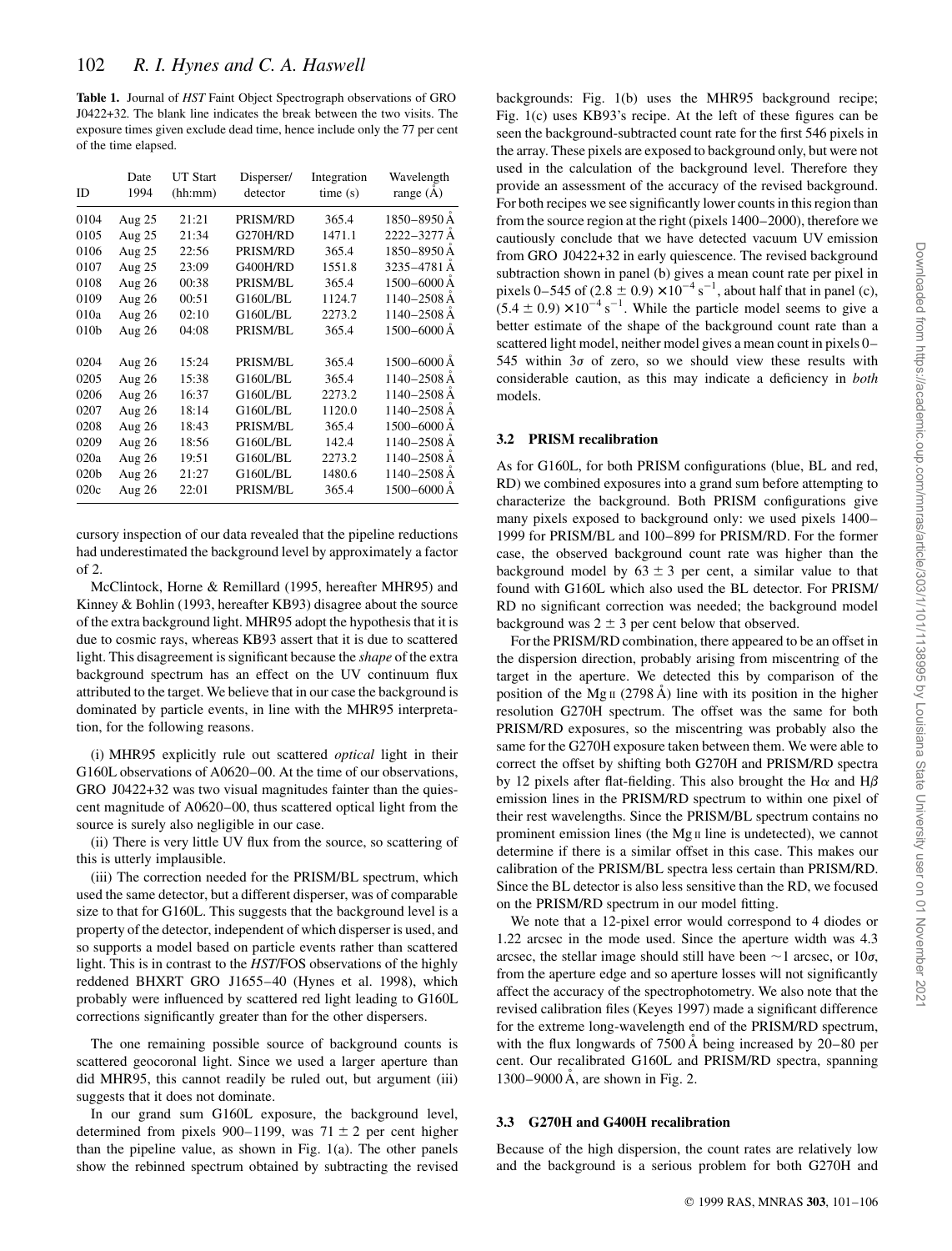

**Figure 1.** (a) Raw count rates in our averaged G160L spectrum, over the whole detector, smoothed with a 5-pixel boxcar. We see the zeroth-order spectrum centred at pixel 640. The first-order spectrum runs from pixels 1275 to 2063. We clearly see the geocoronal Lya emission around pixel 1320. We also show with the smooth solid line the model background calculated, based upon the geomagnetic position, and with the dashed line the same scaled up to match the unexposed regions (MHR95). The dotted line shows the model background with a fixed (wavelength independent) constant added (KB93). The adopted unexposed region is indicated. (b) Rebinned (×16) count rates after subtraction using the MHR95 recipe. (c) Rebinned count rates after subtraction using the KB93 recipe.

G400H. The problem is exacerbated because these gratings both completely fill the diode array with the source spectrum, leaving no region to monitor the background. Comparing these spectra with those from the PRISMs, the pipeline does seem to have subtracted the background reasonably well, but we cannot attempt a precise recalibration of the high-resolution spectra or quantify the uncertainty in the background level. We therefore use the G270H and G400H spectra primarily to search for and examine spectral lines.

Our combined G270H and G400H spectrum is shown in Fig. 3. For clarity it has been convolved with a Gaussian of the same width as the estimated line spread function, i.e. one diode. This corresponds to 2.05 A for the G270H grating and 3.00 A for the G400H. The smoothed spectrum was then rebinned to give one pixel per resolution element. The spectrum is largely featureless with only the Mg<sub>II</sub> (2798  $\AA$ ) emission line unambiguously detected.

## **4 THE PHOTOMETRIC STATE OF GRO J0422+32**

The *R*-band light curve of the outburst of GRO J0422+32 is shown in Fig. 4. On 1994 September 5, approximately 10 d after our observations, Zhao et al. (1994b) measured magnitudes of  $V =$  $22.39 \pm 0.27$ ,  $R = 21.06 \pm 0.10$ . The system remained at this level and this is representative of its subsequent quiescent state  $(V = 22.24 \pm 0.14, R = 20.97 \pm 0.10$ : Casares et al. 1995.) We can also calculate approximate magnitudes from our PRISM/RD spectrum, however, and obtain  $U = 20.75 \pm 0.04$ ,  $B = 20.84 \pm 0.03$ ,

 $V = 20.42 \pm 0.04$ ,  $R = 20.08 \pm 0.04$ , brighter by 1 mag in the *R* band and 2 mag in *V*. This is a significant difference, and it is very unlikely that the *HST* calibration could be this much in error; our error estimates include statistical errors and the documented 3–4 per cent photometric accuracy of the FOS (Keyes 1997), and allow for a miscentring uncertainty of  $\pm 1$  pixel. We conclude that GRO J0422+32 was not completely quiescent at the time of our observations. Instead, we suggest that we saw the final stages of a last, previously undetected, mini-outburst. If this is the case, then this mini-outburst occurred approximately 240 d after the last recorded one, consistent with the recurrence time of 120 d originally suggested for the 1993–94 mini-outbursts (Augusteijn, Kuulkers & Shaham 1993; Chevalier & Ilovaisky 1995) and subsequently detected in quiescence (Iyudin & Haberl 1997a,b). An alternative interpretation is that after the last observations around day 600, when Zhao et al. (1994a) measured  $R = 20.03 \pm 0.11$ ,  $V =$  $20.67 \pm 0.22$ , the system remained on a plateau, finally dropping to quiescence just after our observation. This is plausible, as both *R*and *V*-band magnitudes around day 600 are similar to values that we observe.

#### **5 THE CONTINUUM SPECTRUM**

#### **5.1 Interstellar reddening**

Owing to the low signal-to-noise ratio and uncertain background level of our G160L spectrum, we cannot reliably attempt our own reddening determination using the 2175-A feature. Existing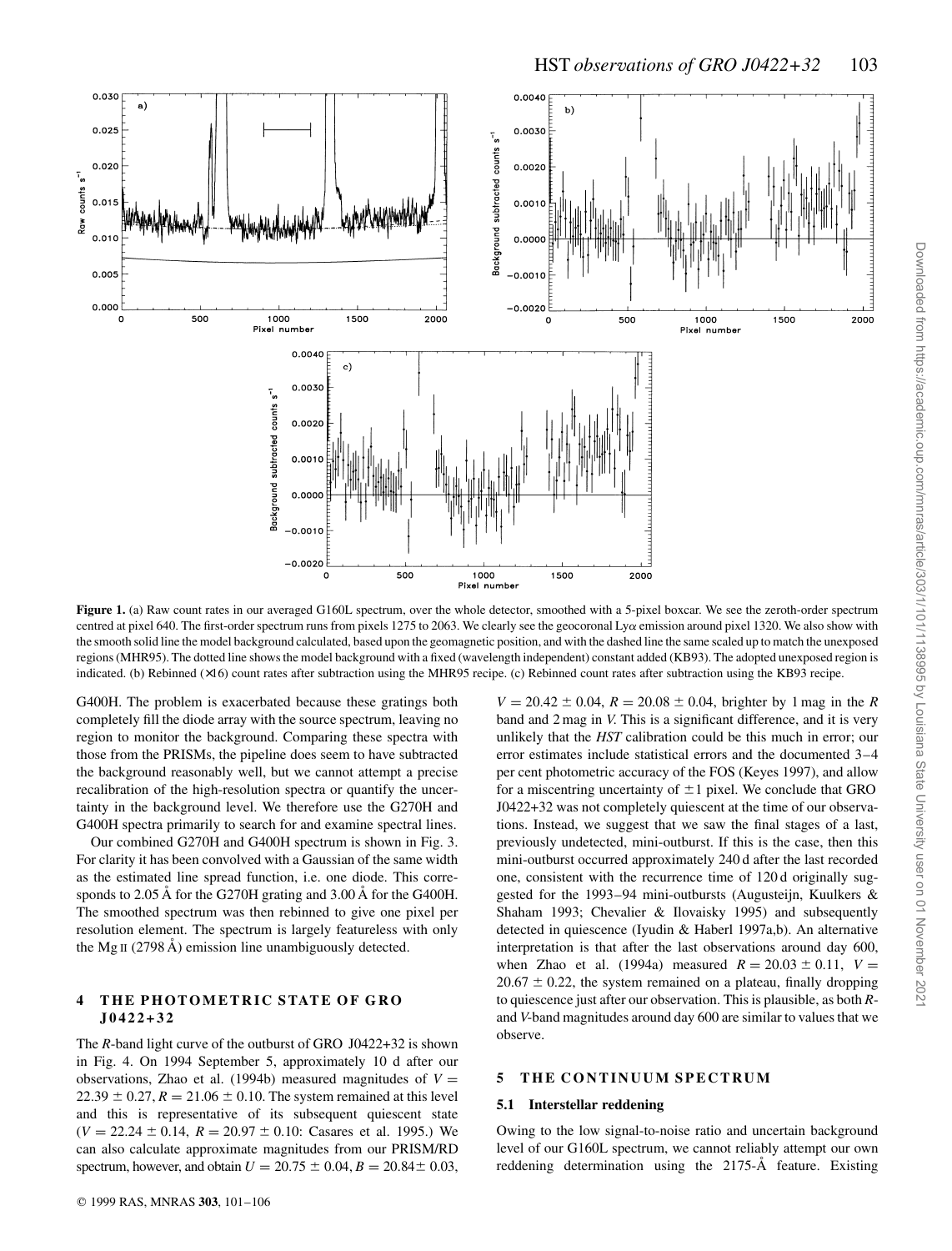

**Figure 2.** G160L and PRISM/RD spectra. The G160L spectrum has been averaged into 100-A bins. Also shown dotted is our estimate of the spectrum of the companion star (see Section 5.2), reddened by  $E(B - V) = 0.3$ .

reddening estimates are summarized in Table 2. We adopt a compromise value of  $E(B-V) = 0.3 \pm 0.1$  and deredden our spectra using the Galactic average extinction curve of Seaton (1979). Since the only UV determination lies at the extreme end of the spread of estimates, however, it may be that the extinction curve actually diverges from the Galactic average; our dereddened UV spectrum should therefore be viewed with some caution.

## **5.2 The companion star contribution**

Since GRO J0422+32 was near quiescence when we observed it, the spectrum of the companion star can be expected to be a significant fraction of the total, at least at longer wavelengths. Unfortunately, the resolution of the PRISM/RD spectrum at long wavelengths is too low to detect spectral features from the companion, so we cannot perform an independent analysis of veiling to estimate how strong the contribution is. Instead we adopt results from the literature.

For the spectral type of the companion star we assume M2V as favoured by Casares et al. (1995) and Filippenko et al. (1995), and use the spectrum of the M2V star GL49 (Gunn & Stryker 1983) as the template for our companion contribution. Casares et al. (1995) give an *R*-band (quiescent) magnitude of 20.96  $\pm$  0.10 and estimate the fraction of the light owing to the secondary to be  $52 \pm 8$  per cent in the  $6700-7500$  Å range. Their results are consistent with those of Filippenko et al. (1995). We therefore estimate an *R*-band magnitude for the companion star alone of  $21.68 \pm 0.11$  and normalize the spectrum of GL49 accordingly; the resulting spectrum, reddened by  $E(B-V) = 0.3$ , is shown in Fig. 2. We then subtract this normalized spectrum, smoothed to the instrumental resolution of  $1$  diode  $=$  4 pixel (Keyes 1997), to obtain the spectrum of the accretion flow shown in Fig. 5.

GRO J0422+32 presents a unique opportunity to study the spectrum of the quiescent or near-quiescent accretion flow in a BHXRT. Because the companion star is an M-type dwarf, rather than the more typical K-, G- or even F-type subgiant, it is redder than in the other systems and contaminates the optical spectrum much less. Furthermore, the late-type companion shows very strong molecular bands, so its spectral type and brightness can be better determined, and so the uncertainty in the contamination is smaller. The deduced spectrum of the accretion flow is therefore much less affected by uncertainties in the contribution of the companion.



**Figure 3.** Combined G270H and G400H spectrum. This has been convolved with a Gaussian of width equal to the line spread function and rebinned for clarity. The spectrum is largely featureless, with the Mg ii  $(2798 \text{ Å})$ emission line the only prominent feature.

#### **5.3 Blackbody models**

We begin by trying to characterize the spectrum of the accretion flow with a blackbody fit. The best-fitting blackbody spectrum (in the  $\chi^2$  sense) is shown by the dashed line in Fig. 5. This has  $T \sim 7600 \text{ K}$  and a reduced  $\chi^2$  of 3.6 after masking out emission lines. It is clear that this is not a satisfactory fit, and allowing for a  $\pm 0.1$  uncertainty in  $E(B - V)$  does not resolve this. The observed spectrum is sharper-peaked than a blackbody and tends to a powerlaw form at short wavelengths. Adopting a temperature distribution in a disc instead of a single-temperature blackbody can produce a power law at short wavelengths, but will always produce a broader spectrum than a single-temperature model. In principle, a thermal spectrum from an accretion disc might be expected to deviate from a blackbody, but we would expect deviations in the form of edges or structure in the spectrum, in particular a Balmer jump in emission or absorption. Apart from the sharp, and uncertain, upturn below  $2500 \text{\AA}$  (Fig. 2), there is no evidence for this. We encountered similar problems in trying to fit the spectrum of GRO J1655–40 in outburst, which also seemed too sharply peaked to be fitted by a blackbody model (Hynes et al. 1998). There, however, the situation was complicated by the much larger reddening. In this case we have much less uncertainty in isolating the intrinsic spectrum of the



**Figure 4.** The *R*-band light curve of the outburst, adapted from fig. 1 of Garcia et al. (1996). Vertical arrows indicate observed or extrapolated times of mini-outburst. Our measurement clearly lies significantly above the subsequent photometry, and is consistent with the expected time of a mini-outburst.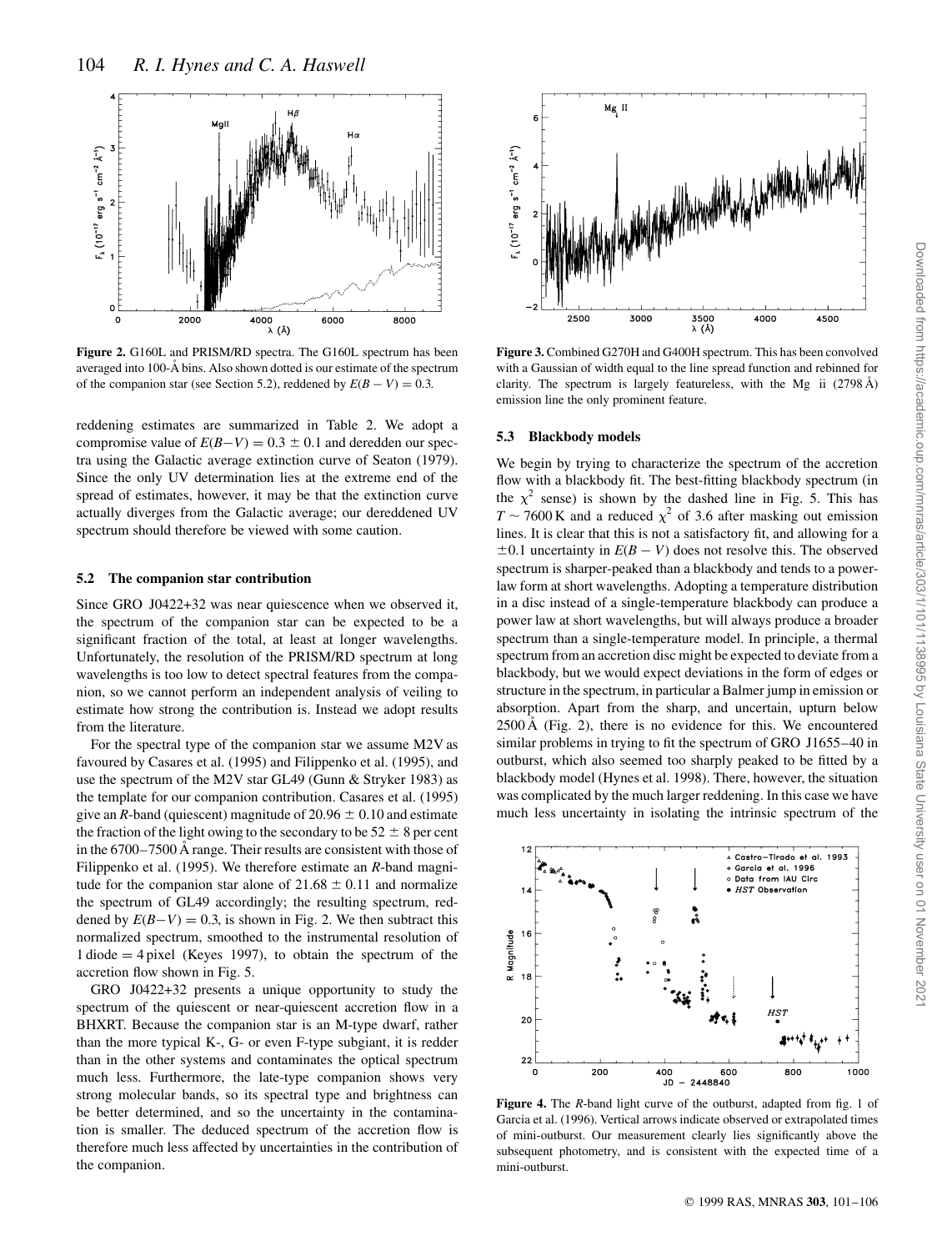**Table 2.** Estimates of the reddening of GRO J0422+32. References are: (1) Shrader et al. (1994); (2) Callanan et al. (1995); (3) Harlaftis & Charles (1993); (4) Chevalier & Ilovaisky (1995); (5) Castro-Tirado et al. (1993).

| Method                   | Value           | Ref. |
|--------------------------|-----------------|------|
| 2175-Å feature           | $0.40 \pm 0.06$ | (1)  |
| EW of interstellar lines | $0.2 \pm 0.1$   | (1)  |
|                          | $0.3 \pm 0.1$   | (2)  |
|                          | 0.2             | (3)  |
| Surrounding field stars  | $0.40 \pm 0.07$ | (4)  |
| Optical continuum shape  | $0.23 \pm 0.02$ | (1)  |
| Unstated                 | $0.3 \pm 0.1$   | (5)  |

accretion flow, and hence we can say with more confidence that it cannot be modelled by purely thermal emission.

## **5.4 Non-thermal models**

A more promising explanation for the observed spectrum is that it is non-thermal in origin: self-absorbed synchrotron emission. Such a mechanism can readily produce a spectrum with a sharper peak than a blackbody and, as illustrated in Fig. 5, can fit the spectrum rather well. The spectrum plotted is based on a free-fit of a synchrotronemitting slab containing a magnetic field of uniform strength and electrons with a power-law energy spectrum. This fit is intended purely to demonstrate that even a very simple synchrotron-emitting model can fit the accretion spectrum well. More realistic models of self-absorbed synchrotron emission in X-ray binaries invoke thermal electron distributions, but, over the limited spectral range covered, a power-law model leads to a reasonable approximation to the expected spectrum.

We suggest two more sophisticated models that could lead to such a spectrum. The first is that the accretion disc extends inwards close to the compact object but has a magnetically dominated corona above it. Such a model was considered by Di Matteo, Celotti & Fabian (1997) in the context of both active galactic nuclei and Galactic black hole candidates. In their model there are at any time a number of localized active coronal regions in which electrons are energized by magnetic reconnection [a possible mechanism for this is described by Haswell, Tajima & Sakai (1992)] and subsequently cool, emitting cyclo-synchrotron radiation which becomes selfabsorbed below some critical frequency. These models predict that, for solar-mass black holes, the critical frequency, and hence the peak of the spectrum, should lie in the extreme UV, i.e. at higher frequencies than we observe. We are observing GRO J0422+32 in a much lower state than was considered by Di Matteo et al. (1997), however, and this could move the peak to lower energies.

An alternative set of models, which have seen much discussion recently, are the so-called advective accretion flows. These have been put forward as an explanation of many properties of BHXRTs in quiescence (Narayan, McClintock & Yi 1996; Hameury et al. 1997; Narayan, Barret & McClintock 1997), and subsequently the models have been extended to consider the outburst and decline phases (Esin, McClintock & Narayan 1997). The essence of these models is that the inner region of the disc becomes evaporated into a geometrically thick, optically thin region. This flow radiates less efficiently than an optically thick disc and so there is a bulk inflow of thermal energy (i.e. the flow is advective), ultimately through the event horizon. The models predict that the optical and UVaccretion





**Figure 5.** Dereddened PRISM/RD spectrum with the companion contribution subtracted. Points with error bars correspond to the  $E(B - V) = 0.3$ solution; the effect of instead assuming  $E(B - V) = 0.2$  or 0.4 is indicated by dotted lines. The data below 4000 Å (log  $\nu > 14.88$ ) have been averaged into 25-Å bins for clarity. The large error bars at low frequencies are systematic and arise from assuming a  $\pm$ 1-pixel uncertainty in the miscentring correction. The best-fitting blackbody (dashed) and self-absorbed synchrotron (solid) spectra are overplotted.

light should be dominated by self-absorbed synchrotron emission from this advective inner region. Since our spectrum was obtained at a very low luminosity, shortly before GRO J0422+32 reached its quiescent state, we should consider if these models agree with our observations. A detailed comparison is beyond the scope of this paper, requiring some refinement of the models, but a preliminary analysis appears promising (Esin, private communication). Both the frequency of the predicted synchrotron peak and its luminosity are strikingly consistent with our observations. We therefore suggest it is possible that the optical continuum emission at the time of our observations was dominated by an advective flow with masstransfer rate somewhat above quiescence.

#### **5.5 The far-ultraviolet spectrum**

As discussed in Section 3.1, we appear to have detected source counts in the far-UV from GRO J0422+32. For a range of extinctions  $E(B-V) = 0.2 - 0.4$ , our average flux over the range 1650– 1950 Å is in the range  $f_{\lambda} = (0.4 - 1.9) \times 10^{-16}$  erg s<sup>-1</sup> cm<sup>-2</sup> Å<sup>-1</sup>. Normalized to what would be seen at a distance of 1 kpc (assuming a distance of 2.4 kpc for GRO J0422+32: Shrader et al. 1994),  $f_{\lambda} = (3-11) \times 10^{-16}$  erg s<sup>-1</sup> cm<sup>-2</sup> Å<sup>-1</sup>. Uncertainties in both the *shape* of the background spectrum and its normalization will increase this range and our results do not conclusively rule out zero flux in the far-UV. Comparing this with the normalized far-UV fluxes tabulated by MHR95 for A0620–00 and selected dwarf

**Table 3.** Dereddened fluxes and full widths to half-maximum of detected emission lines. The measured width of  $H\alpha$  is comparable to the width of the line spread function (LSF), so is not meaningful. The fit to  $H\beta$  is very poor.

|                         | Line flux<br>$(\text{erg s}^{-1} \text{ cm}^{-2})$ | Line<br>$FWHM(\AA)$ | LSF<br>FWHM $(A)$ |
|-------------------------|----------------------------------------------------|---------------------|-------------------|
| Mg <sub>II</sub> (2798) | $2.8 \pm 0.4 \times 10^{-15}$                      | $18.5 \pm 2.4$      | $\mathcal{P}$     |
| $H\beta$                | $3.4 \pm 0.6 \times 10^{-15}$                      | $240 \pm 50$        | 120               |
| $H\alpha$               | $3.8 \pm 0.7 \times 10^{-15}$                      | $(200 \pm 30)$      | 270               |